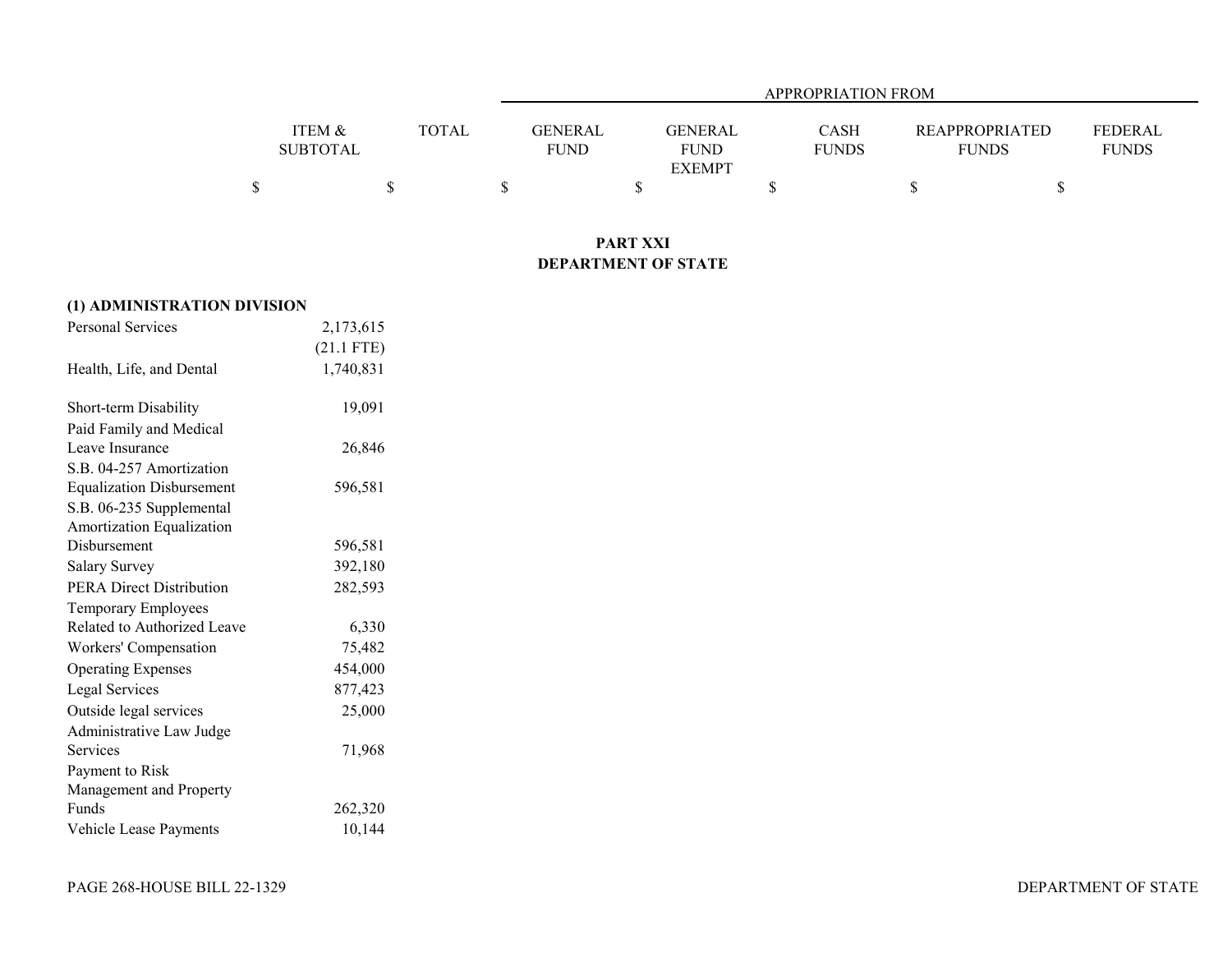|                                 |                           |              |                               |                                                | APPROPRIATION FROM |                             |                                       |    |                         |  |
|---------------------------------|---------------------------|--------------|-------------------------------|------------------------------------------------|--------------------|-----------------------------|---------------------------------------|----|-------------------------|--|
|                                 | ITEM &<br><b>SUBTOTAL</b> | <b>TOTAL</b> | <b>GENERAL</b><br><b>FUND</b> | <b>GENERAL</b><br><b>FUND</b><br><b>EXEMPT</b> |                    | <b>CASH</b><br><b>FUNDS</b> | <b>REAPPROPRIATED</b><br><b>FUNDS</b> |    | FEDERAL<br><b>FUNDS</b> |  |
|                                 | \$<br>\$                  |              | \$                            | \$                                             | \$                 |                             | \$                                    | \$ |                         |  |
| Leased Space                    | 1,303,579                 |              |                               |                                                |                    |                             |                                       |    |                         |  |
| Payments to OIT                 | 367,231                   |              |                               |                                                |                    |                             |                                       |    |                         |  |
| <b>CORE Operations</b>          | 23,056                    |              |                               |                                                |                    |                             |                                       |    |                         |  |
| <b>Electronic Recording</b>     |                           |              |                               |                                                |                    |                             |                                       |    |                         |  |
| Technology Board                | 3,599,556                 |              |                               |                                                |                    |                             |                                       |    |                         |  |
| <b>Indirect Cost Assessment</b> | 259,249                   |              |                               |                                                |                    |                             |                                       |    |                         |  |
| Discretionary Fund              | 5,000                     |              |                               |                                                |                    |                             |                                       |    |                         |  |
|                                 |                           | 13,168,656   |                               |                                                |                    | 13,168,656 <sup>a</sup>     |                                       |    |                         |  |

<sup>a</sup> Of this amount, \$9,569,100 shall be from the Department of State Cash Fund created in Section 24-21-104 (3)(b), C.R.S., and \$3,599,556(I) shall be from the Electronic Recording Technology Fund created in Section 24-21-404 (1)(a), C.R.S., which is shown for informational purposes only because it is continuously appropriated.

## **(2) INFORMATION TECHNOLOGY DIVISION**

| Personal Services             | 6,618,663    |            |         |                        |             |
|-------------------------------|--------------|------------|---------|------------------------|-------------|
|                               | $(46.0$ FTE) |            |         |                        |             |
| <b>Operating Expenses</b>     | 503,724      |            |         |                        |             |
| Hardware/Software             |              |            |         |                        |             |
| Maintenance                   | 2,636,625    |            |         |                        |             |
| <b>Information Technology</b> |              |            |         |                        |             |
| <b>Asset Management</b>       | 445,418      |            |         |                        |             |
|                               |              | 10,204,430 | 151,651 | 9,595,430 <sup>a</sup> | $457,349^b$ |

<sup>a</sup> This amount shall be from the Department of State Cash Fund created in Section 24-21-104 (3)(b), C.R.S.

**b Of this amount, \$259,249 shall be from statewide indirect cost recoveries from the Department of State and \$198,100 shall be from the Indirect Costs Excess Recovery Fund created** in Section 24-75-1401 (2), C.R.S.

| (3) ELECTIONS DIVISION    |           |                          |
|---------------------------|-----------|--------------------------|
| Personal Services         | 3.109.679 | $3,109,679$ <sup>a</sup> |
|                           |           | $(39.7$ FTE)             |
| <b>Operating Expenses</b> | 340,100   | $340.100^{\circ}$        |

**(3) ELECTIONS DIVISION**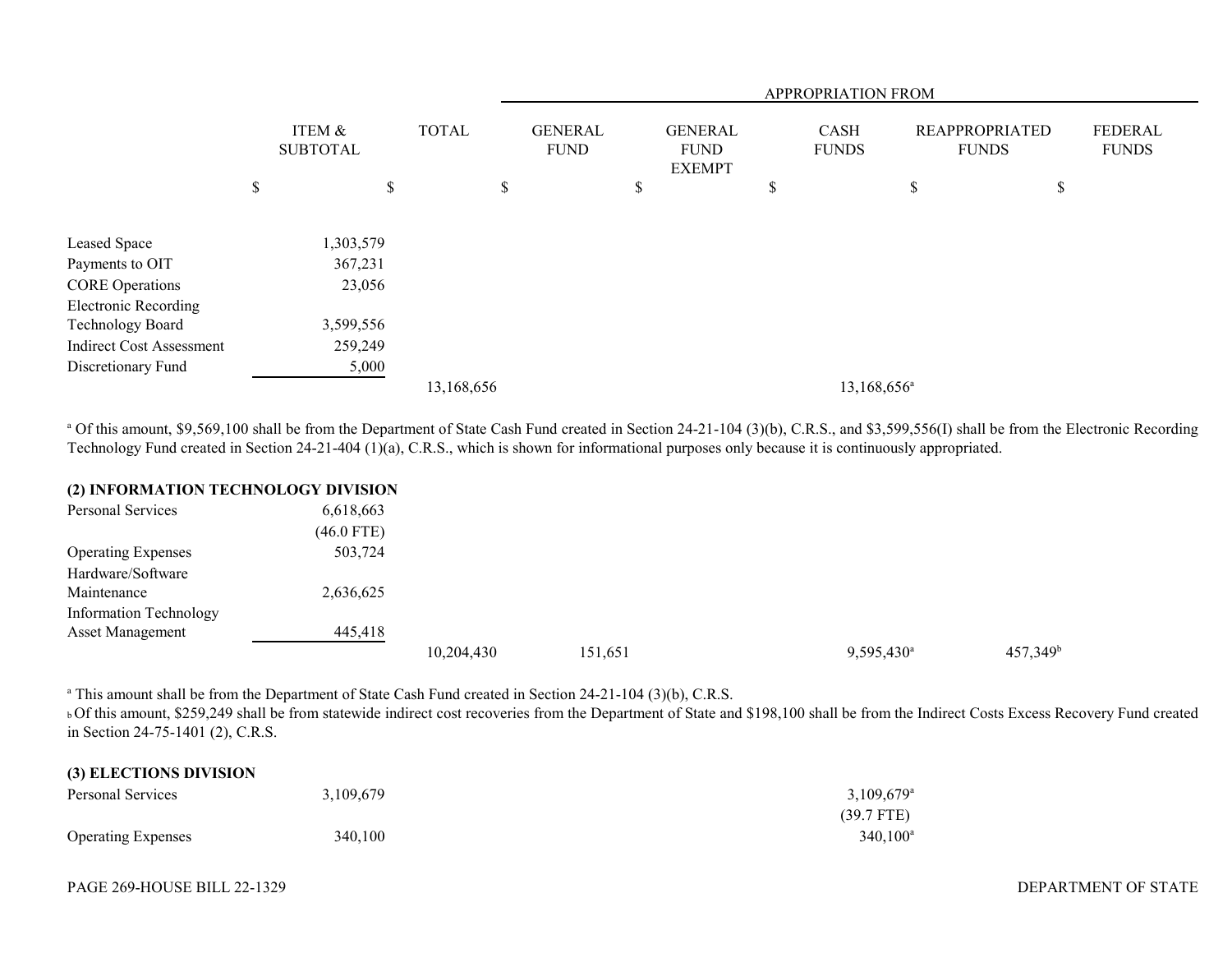|                                                |                           |    | <b>APPROPRIATION FROM</b> |  |                               |    |                                                |   |                             |                                       |    |                                |
|------------------------------------------------|---------------------------|----|---------------------------|--|-------------------------------|----|------------------------------------------------|---|-----------------------------|---------------------------------------|----|--------------------------------|
|                                                | ITEM &<br><b>SUBTOTAL</b> |    | <b>TOTAL</b>              |  | <b>GENERAL</b><br><b>FUND</b> |    | <b>GENERAL</b><br><b>FUND</b><br><b>EXEMPT</b> |   | <b>CASH</b><br><b>FUNDS</b> | <b>REAPPROPRIATED</b><br><b>FUNDS</b> |    | <b>FEDERAL</b><br><b>FUNDS</b> |
|                                                | \$                        | \$ | ъ                         |  |                               | \$ |                                                | P |                             | \$                                    | \$ |                                |
| Help America Vote Act<br>Program               | 10,000                    |    |                           |  |                               |    |                                                |   | $10,000(I)^{b}$             |                                       |    |                                |
| Local Election<br>Reimbursement <sup>110</sup> | 3,200,000                 |    |                           |  |                               |    |                                                |   | $3,200,000^a$               |                                       |    |                                |
| Initiative and Referendum                      | 165,000                   |    |                           |  |                               |    |                                                |   | $165,000^{\circ}$           |                                       |    |                                |
| Document Management                            | 670,811                   |    |                           |  |                               |    |                                                |   | 670,811 <sup>a</sup>        |                                       |    |                                |
|                                                |                           |    | 7,495,590                 |  |                               |    |                                                |   |                             |                                       |    |                                |

<sup>a</sup> These amounts shall be from the Department of State Cash Fund created in Section 24-21-104 (3)(b), C.R.S.

 $b$  This amount shall be from the Federal Elections Assistance Fund created in Section 1-1.5-106 (1)(a), C.R.S., which is shown for informational purposes because it is continuously appropriated to the Department of State for the implementation of the federal Help America Vote Act of 2002, pursuant to Section 1-1.5-106 (2)(b), C.R.S. Appropriations from the Federal Elections Assistance Fund do not constitute fiscal year spending for the purposes of Section 20 of Article X of the State Constitution.

## **(4) BUSINESS AND LICENSING DIVISION**

| Personal Services            | 2,687,041    |           |                        |
|------------------------------|--------------|-----------|------------------------|
|                              | $(38.7$ FTE) |           |                        |
| <b>Operating Expenses</b>    | 126,380      |           |                        |
| Business Intelligence Center |              |           |                        |
| Personal Services            | 631,881      |           |                        |
|                              | $(1.0$ FTE)  |           |                        |
| Business Intelligence Center |              |           |                        |
| <b>Operating Expenses</b>    | 150,000      |           |                        |
|                              |              | 3,595,302 | 3,595,302 <sup>a</sup> |
|                              |              |           |                        |

<sup>a</sup> This amount shall be from the Department of State Cash Fund created in Section 24-21-104 (3)(b), C.R.S.

| <b>TOTALS PART XXI</b> |              |                   |                           |           |  |
|------------------------|--------------|-------------------|---------------------------|-----------|--|
| (STATE)                | \$34,463,978 | 2151<br>\$151,651 | \$33,854,978 <sup>a</sup> | \$457,349 |  |